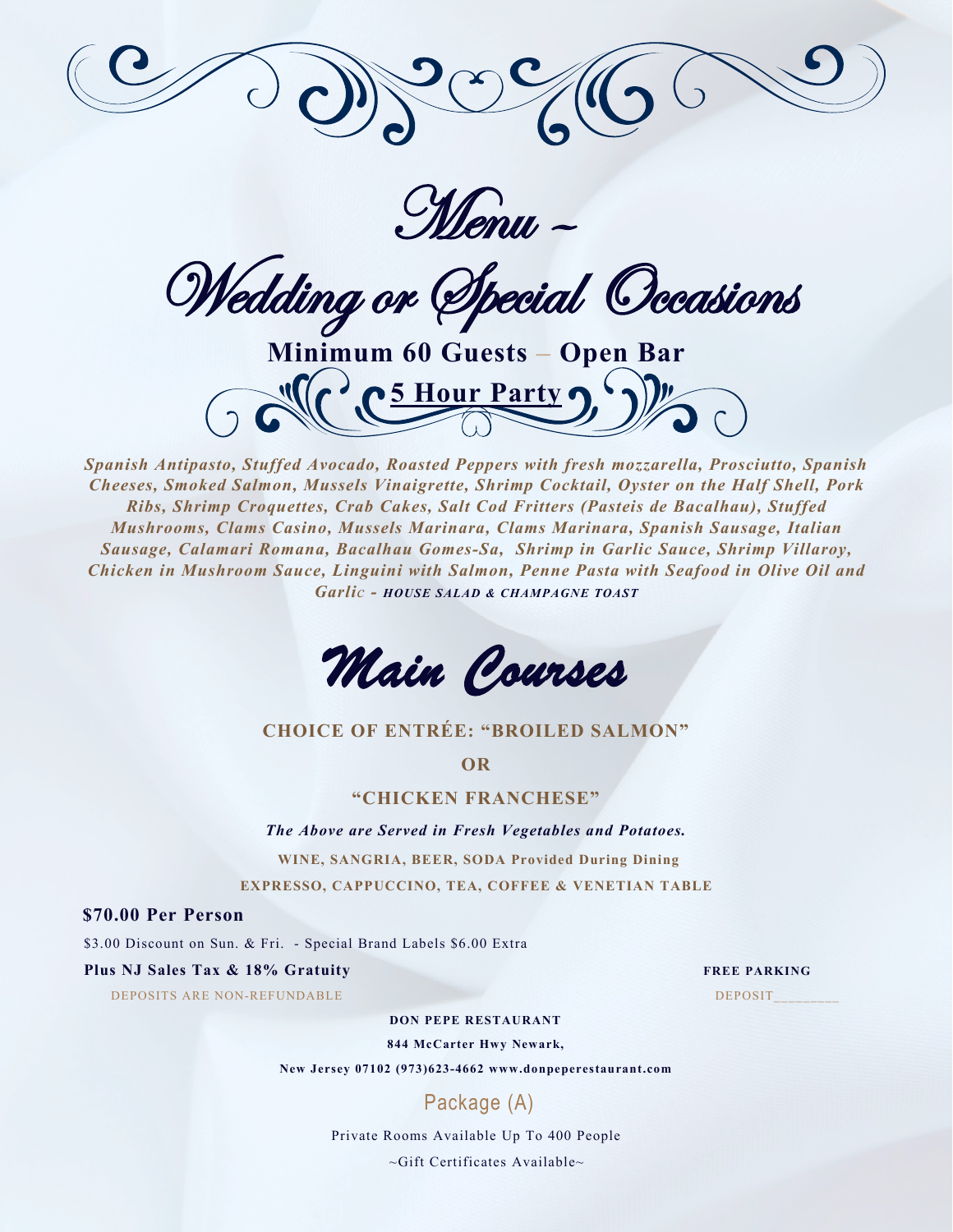

Menu

Wedding or Special Occasions

**Minimum 75 Guests – Open Bar 6 Hour Party** 

*Spanish Antipasto, Stuffed Avocado, Roasted Peppers with fresh mozzarella, Prosciutto, Spanish Cheeses, Smoked Salmon, Mussels Vinaigrette, Shrimp Cocktail, Oyster on the Half Shell, Pork Ribs, Shrimp Croquettes, Crab Cakes, Salt Cod Fritters (Pasteis de Bacalhau), Stuffed Mushrooms, Clams Casino, Mussels Marinara, Clams Marinara, Spanish Sausage, Italian Sausage, Spanish Octopus Galician Style, Calamari Romana, Bacalhau Gomes-Sa, Shrimp in Garlic Sauce, Shrimp Villaroy, Chicken in Mushroom Sauce, Linguini with Salmon, Penne Pasta with Seafood in Olive Oil and Garlic, Whole Suckling Pig, With Ice Sculpture HOUSE SALAD & CHAMPAGNE TOAST*

*Main Courses* 

### **CHOICE OF ENTRÉES: "BROILED SALMON" OR**

**"VEAL SCALLOPINI"**

*The Above are Served in Fresh Vegetables and Potatoes.* **WINE, SANGRIA, BEER, SODA Provided During Dining EXPRESSO, CAPPUCCINO, TEA, COFFEE & VENETIAN TABLE**

**\$75.00 Per Person** 

Special Brand Labels \$6.00 Extra

**Plus NJ Sales Tax & 18% Gratuity FREE PARKING** 

DEPOSITS ARE NON-REFUNDABLE DEPOSIT\_\_\_\_\_\_\_\_\_

**DON PEPE RESTAURANT**

**844 McCarter Hwy Newark,**

**New Jersey 07102 (973)623-4662 www.donpeperestaurant.com**

# Package (B)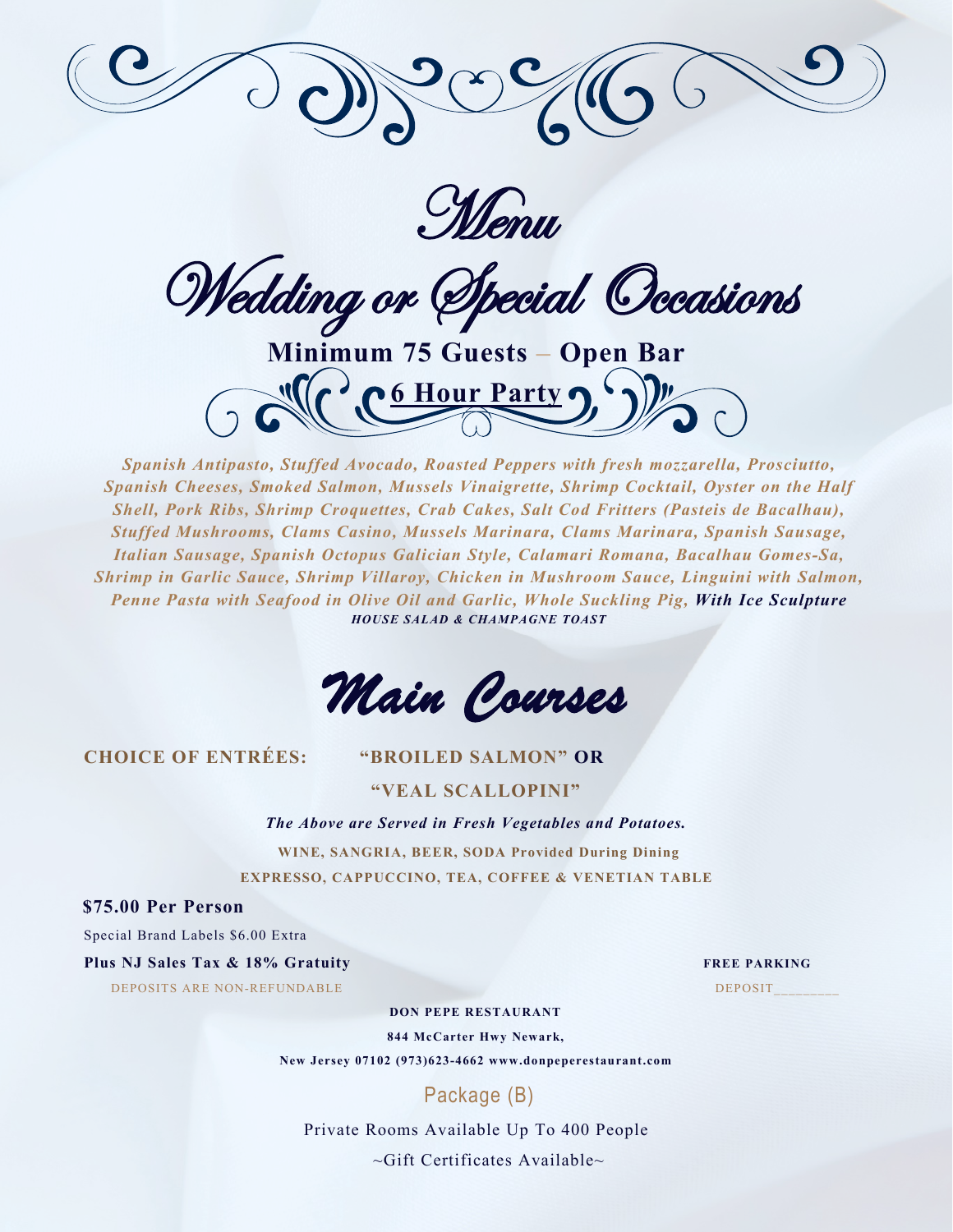



Wedding or Special Occasions

**Minimum 75 Guests – Open Bar**

**5Hour Party** 



**Spanish Antipasto, Stuffed Avocado, Roasted Peppers with fresh mozzarella, Prosciutto, Spanish Cheeses, Smoked Salmon, Mussels Vinaigrette, Shrimp Cocktail, Oyster on the Half Shell, Pork Ribs, Shrimp Croquettes, Crab Cakes, Salt Cod Fritters (Pasteis de Bacalhau), Stuffed Mushrooms, Clams Casino, Mussels Marinara, Clams Marinara, Spanish Sausage, Italian Sausage, Spanish Octopus Galician Style, Calamari Romana, Bacalhau Gomes-Sa, Shrimp in Garlic Sauce, Shrimp Villaroy, Chicken in Mushroom Sauce, Linguini with Salmon, Penne Pasta with Seafood in Olive Oil and Garlic, Whole Suckling Pig.**

**HOUSE SALAD & CHAMPAGNE TOAST**

*Main Courses* 

**CHOICE OF ENTRÉES: "BROILED SALMON"** *OR*

**"USDA CHOICE N.Y. STEAK"** *OR*

**"PAELLA MARINERA"** *OR*

### **"CHICKEN FRANCHESE"**

*The Above are Served in Fresh Vegetables and Potatoes.*

**WINE, SANGRIA, BEER, SODA Provided During Dining EXPRESSO, CAPPUCCINO, TEA, COFFEE & VENETIAN TABLE**

**\$89.00 Per Person** 

Special Brand Labels \$6.00 Extra

### **Plus NJ Sales Tax & 18% Gratuity FREE PARKING**

DEPOSITS ARE NON-REFUNDABLE DEPOSITS

**DON PEPE RESTAURANT - 844 McCarter Hwy Newark, New Jersey, 07102 (973) 623-4662 www.donpeperestaurant.com**

# Package (B1)

Private Rooms Available Up To 400 People

~Gift Certificates Available~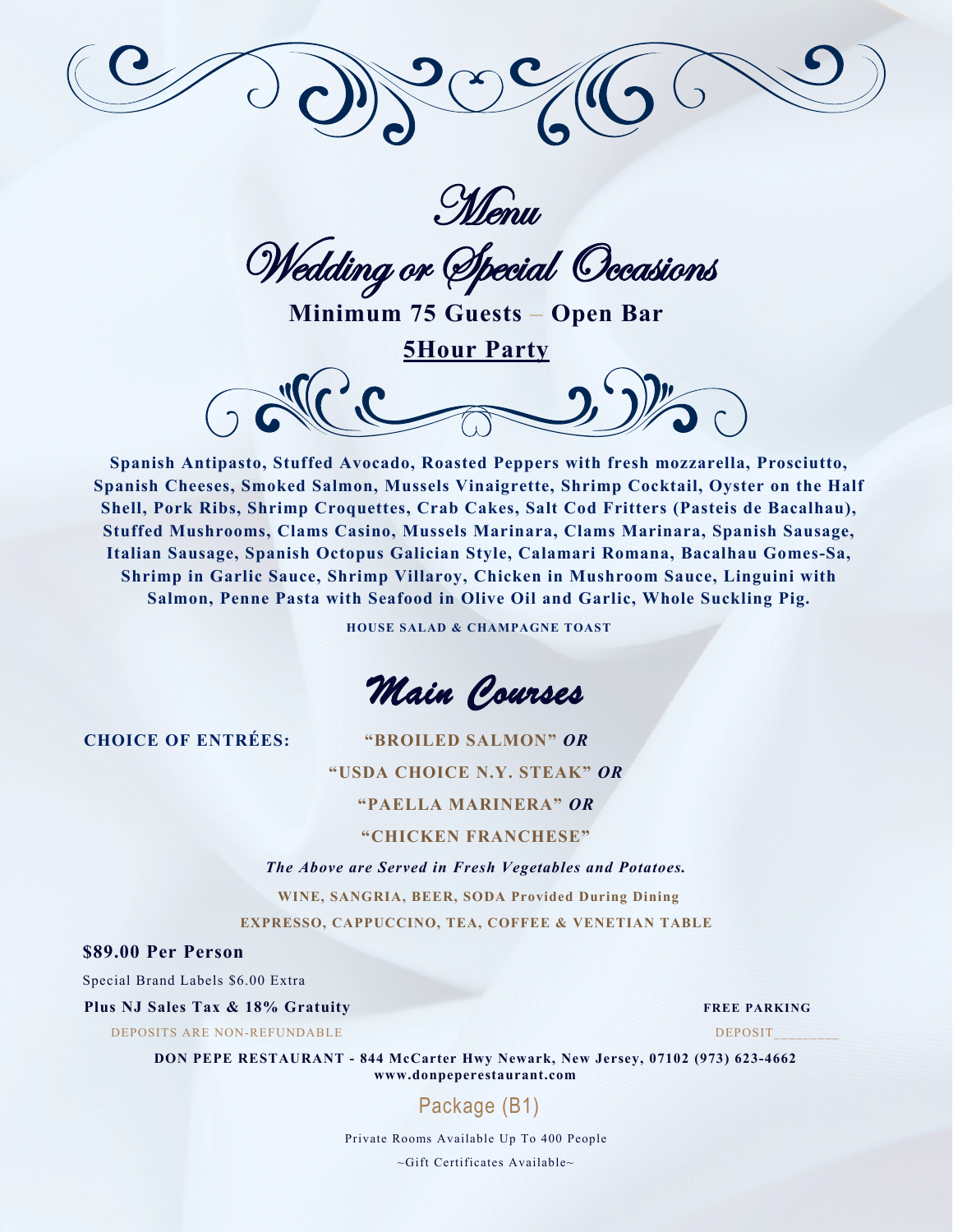

Menu

Wedding or Special Occasions

**Minimum 75 Guests – Open Bar 6 Hour Party** 

*Spanish Antipasto, Stuffed Avocado, Roasted Peppers with Fresh Mozzarella,Prosciutto Spanish Cheeses, Smoked Salmon, Mussels Vinaigrette, Shrimp Cocktail,Oyster on the Half Shell, Pork Ribs, Grilled Scallops, Shrimp Croquettes, Crab Cakes, Salt Cod Fritters (Pasteis de Bacalhau), Stuffed Mushrooms, Clams Casino, Mussels Marinara, Clams Marinara, Spanish Sausage, Italian Sausage, Spanish Octopus Galician Style, Calamari Romana, Bacalhau Gomes-Sa, Shrimp in Garlic Sauce, Shrimp Villaroy, Chicken in Mushroom Sauce, Linguini with Salmon, Penne Pasta with Seafood in Olive Oil and Garlic, Whole Salmon, Whole Suckling Pig*-

*HOUSE SALAD & CHAMPAGNE TOAST*

*Main Courses* 

### **A CHOICE OF THE FOLLOWING ENTREES**

**"***USDA CHOICE FILET MIGNON***"**

*OR*

### **"PAELLA MARINERA"**

*The Above are Served in Fresh Vegetables and Potatoes.*

**WINE, SANGRIA, BEER, SODA Provided During Dining**

**EXPRESSO, CAPPUCCINO, TEA, COFFEE & VENETIAN TABLE**

### **\$100.00 Per Person**

Special Brand Labels \$6.00 Extra

### **Plus NJ Sales Tax & 18% Gratuity FREE PARKING**

DEPOSITS ARE NON-REFUNDABLE DEPOSIT

**DON PEPE RESTAURANT - 844 McCarter Hwy Newark, New Jersey 07102 (973)623-4662 www.donpeperestaurant.com**

Package (C)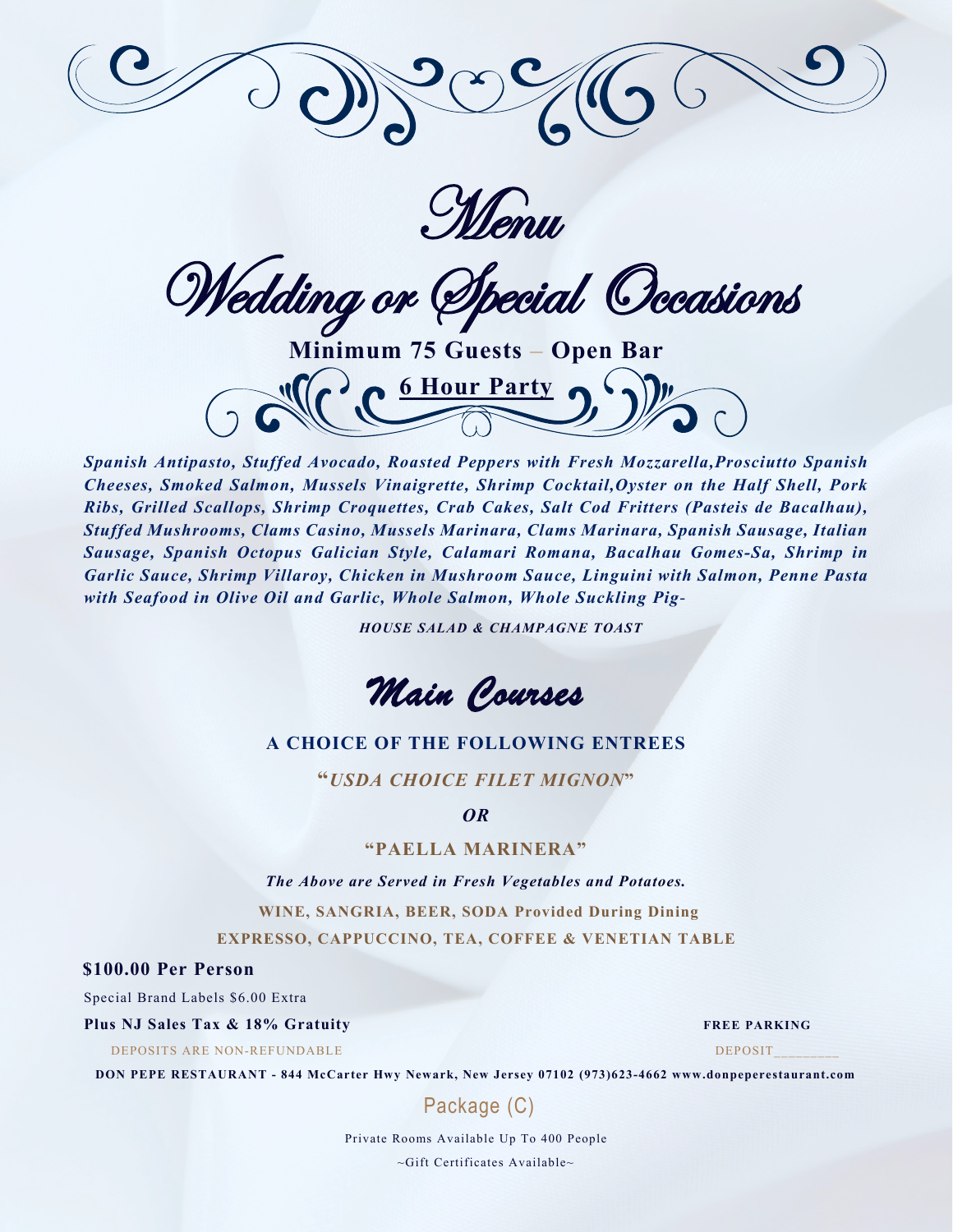

Menu

Wedding or Special Occasions

**Minimum 75 Guests – Open Bar 6 Hour Party** 

*Spanish Antipasto, Stuffed Avocado, Roasted Peppers with Fresh Mozzarella,Prosciutto Spanish Cheeses, Smoked Salmon, Mussels Vinaigrette, Shrimp Cocktail,Oyster on the Half Shell, Pork Ribs, Grilled Scallops, Shrimp Croquettes, Crab Cakes, Salt Cod Fritters (Pasteis de Bacalhau), Stuffed Mushrooms, Clams Casino, Mussels Marinara, Clams Marinara, Spanish Sausage, Italian Sausage, Spanish Octopus Galician Style, Calamari Romana, Bacalhau Gomes-Sa, Shrimp in Garlic Sauce, Shrimp Villaroy, Chicken in Mushroom Sauce, Linguini with Salmon, Penne Pasta with Seafood in Olive Oil and Garlic, Whole Salmon, Whole Suckling Pig*- *With Ice Sculpture - HOUSE SALAD & CHAMPAGNE TOAST*



### **A CHOICE OF THE FOLLOWING ENTREES**

**"GRILLED SALMON"** *OR*

### **"PAELLA MARINERA"**

*The Above are Served in Fresh Vegetables and Potatoes.*

 **WINE, SANGRIA, BEER, SODA Provided During Dining** 

**EXPRESSO, CAPPUCCINO, TEA, COFFEE & VENETIAN TABLE**

**\$95.00 Per Person** 

\$3.00 Discount on Sun. & Fri. - Special Brand Labels \$6.00 Extra

**Plus NJ Sales Tax & 18% Gratuity FREE PARKING** 

DEPOSITS ARE NON-REFUNDABLE DEPOSIT

**DON PEPE RESTAURANT**

# Package (D)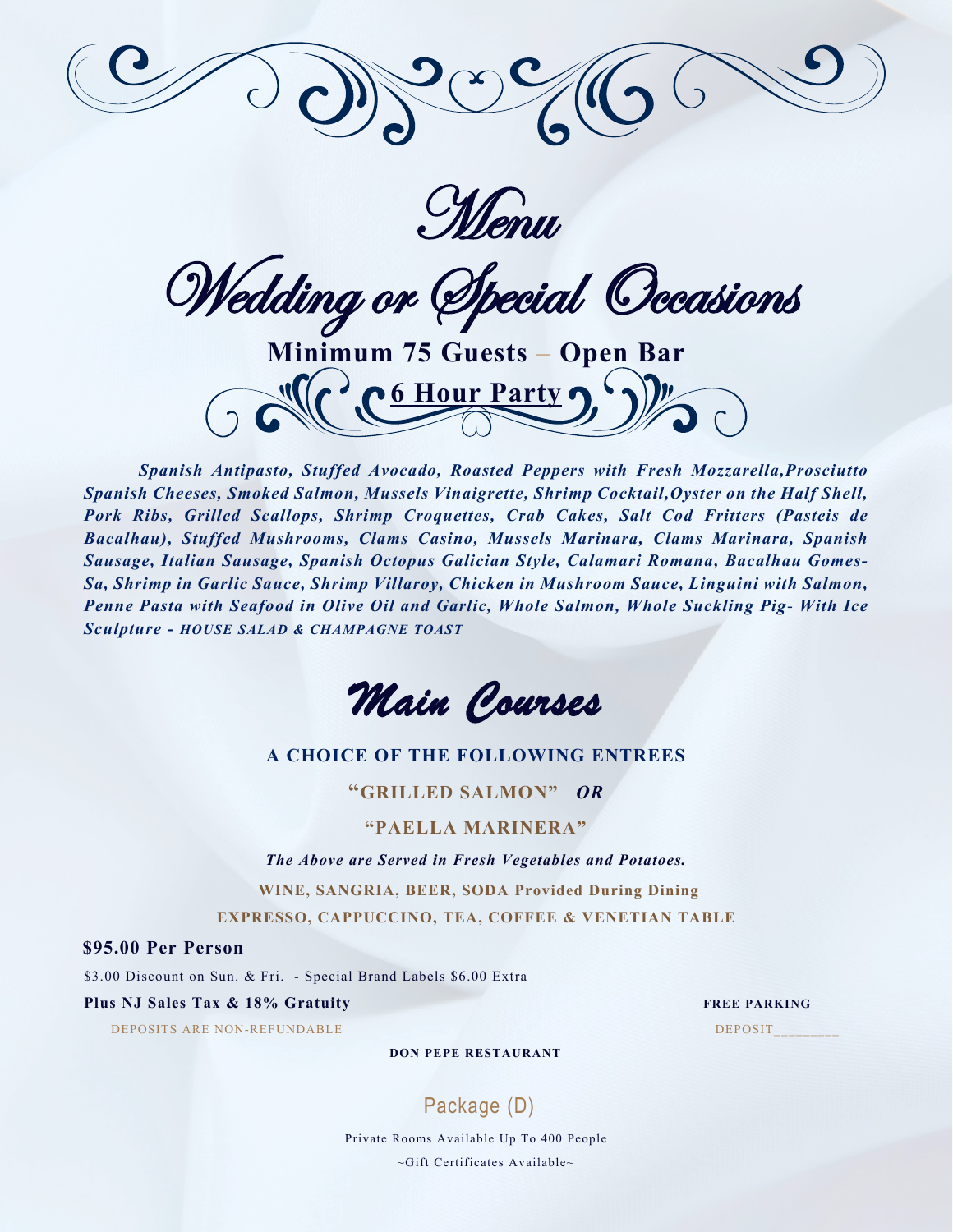$209/6$  $\bigcirc$  $\bigcup$ 

**844 McCarter Hwy Newark, New Jersey 07102 (973)623-4662 www.donpeperestaurant.com**



### Package (D)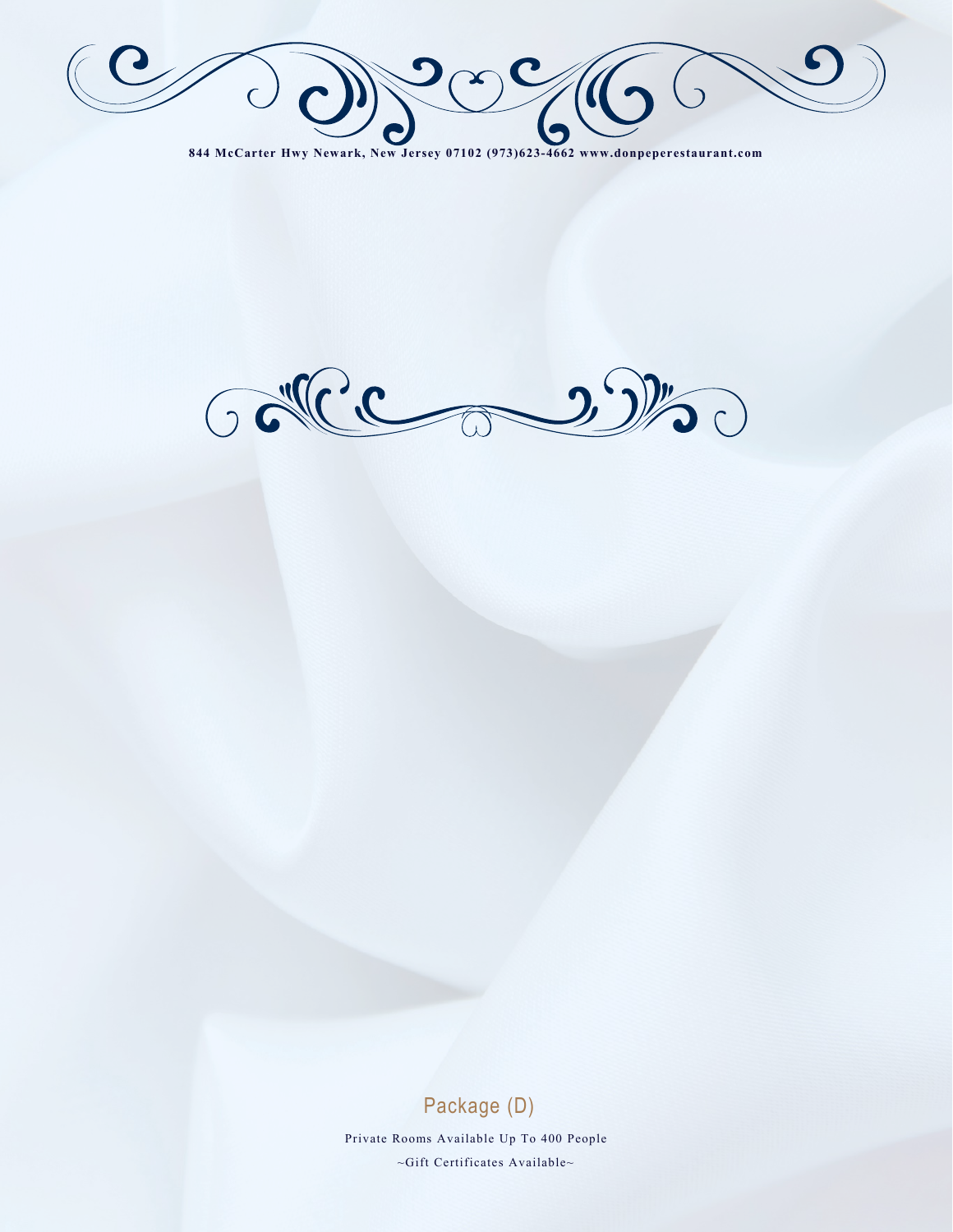

**Menu** 

Wedding or Special Occasions

**Minimum 75 Guests – Open Bar 6 Hour Party** 

*Spanish Antipasto, Stuffed Avocado, Roasted Peppers with Fresh Mozzarella,Prosciutto Spanish Cheeses, Smoked Salmon, Mussels Vinaigrette, Shrimp Cocktail,Oyster on the Half Shell, Pork Ribs, Grilled Scallops, Shrimp Croquettes, Crab Cakes, Salt Cod Fritters (Pasteis de Bacalhau), Stuffed Mushrooms, Clams Casino, Mussels Marinara, Clams Marinara, Spanish Sausage, Italian Sausage, Spanish Octopus Galician Style, Calamari Romana, Bacalhau Gomes-Sa, Shrimp in Garlic Sauce, Shrimp Villaroy, Chicken in Mushroom Sauce, Linguini with Salmon, Penne Pasta with Seafood in Olive Oil and Garlic, Whole Salmon, Whole Suckling Pig*- *With Ice Sculpture - CHAMPAGNE TOAST*

*Main Courses* 

# **FIRST ENTRÉE: "PAELLA MARINERA" SECOND ENTRÉE: "USDA CHOICE FILET MIGNON"**

*The Above are Served in Fresh Vegetables and Potatoes.*

**IMPORTED WINE, SANGRIA, BEER, SODA Provided During Dining EXPRESSO, CAPPUCCINO, TEA, COFFEE & VENETIAN TABLE**

**\$120.00 Per Person** 

\$3.00 Discount on Sun. & Fri. - Special Brand Labels \$6.00 Extra

### **Plus NJ Sales Tax & 18% Gratuity FREE PARKING**

DEPOSITS ARE NON-REFUNDABLE DEPOSIT

### **DON PEPE RESTAURANT**

**844 McCarter Hwy Newark, New Jersey 07102 (973)623-4662 www.donpeperestaurant.com**

# Package (E)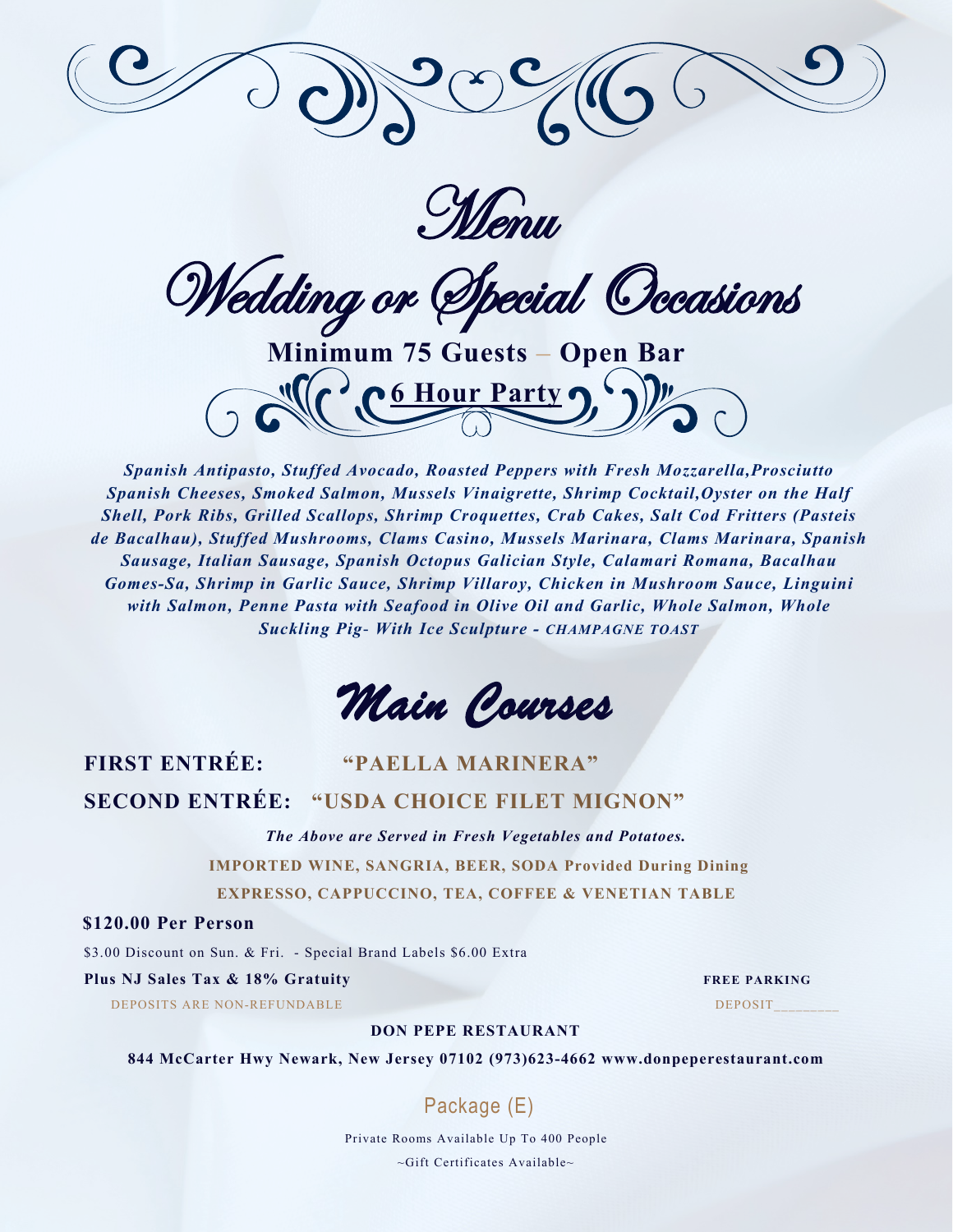

Menu

Wedding or Special Occasions

**Minimum 75 Guests – Open Bar 6 Hour Party** 

*Spanish Antipasto, Stuffed Avocado, Roasted Peppers with Fresh Mozzarella,Prosciutto Spanish Cheeses, Smoked Salmon, Mussels Vinaigrette, Shrimp Cocktail,Oyster on the Half Shell, Pork Ribs, Grilled Scallops, Shrimp Croquettes, Crab Cakes, Salt Cod Fritters (Pasteis de Bacalhau), Stuffed Mushrooms, Clams Casino, Mussels Marinara, Clams Marinara, Spanish Sausage, Italian Sausage, Spanish Octopus Galician Style, Calamari Romana, Bacalhau Gomes-Sa, Shrimp in Garlic Sauce, Shrimp Villaroy, Chicken in Mushroom Sauce, Linguini with Salmon, Penne Pasta with Seafood in Olive Oil and Garlic, Whole Salmon, Whole Suckling Pig*- *With Ice Sculpture - CHAMPAGNE TOAST*



### **A CHOICE OF THE FOLLOWING ENTREES**

**"CHILEAN SEABASS"** *OR*

### **"USDA CHOICE FILET MIGNON"**

*The Above are Served in Fresh Vegetables and Potatoes.* **RIOJA WINE, SANGRIA, BEER, SODA Provided During Dining EXPRESSO, CAPPUCCINO, TEA, COFFEE & VENETIAN TABLE**

**\$110.00 Per Person** 

Special Brand Labels \$6.00 Extra

**Plus NJ Sales Tax & 18% Gratuity FREE PARKING** 

DEPOSITS ARE NON-REFUNDABLE DEPOSIT

**DON PEPE RESTAURANT**

**844 McCarter Hwy Newark, New Jersey 07102 (973)623-4662 www.donpeperestaurant.com**

Package (F)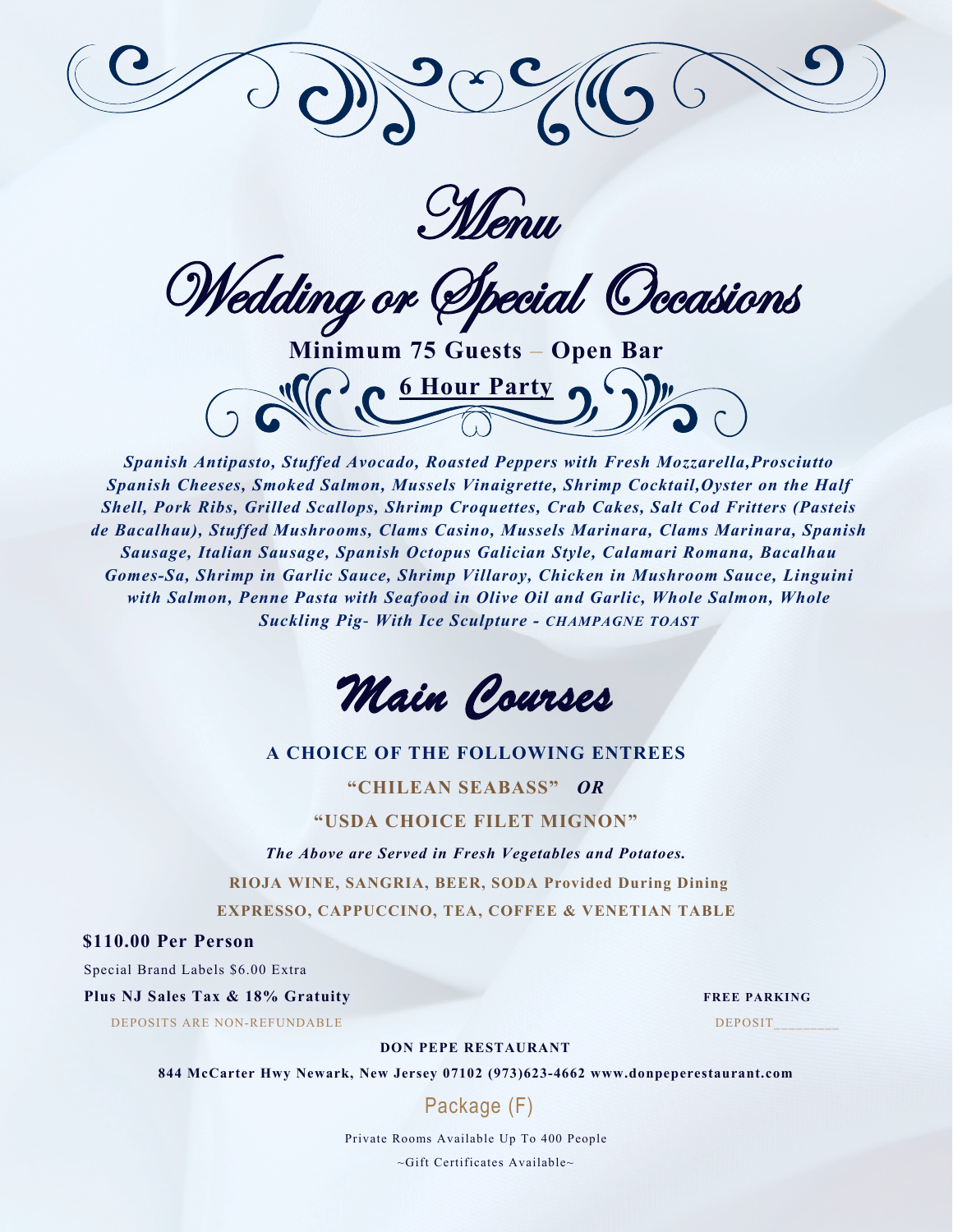

**Menu** 

Wedding or Special Occasions

**Minimum 75 Guests – Open Bar 6 Hour Party** 

*Spanish Antipasto, Stuffed Avocado, Roasted Peppers with Fresh Mozzarella,*  **Prosciutto, Spanish Cheeses, Smoked Salmon, Mussels Vinaigrette, Shrimp,** *Cocktail, Oyster on the Half Shell, Pork Ribs, Shrimp Croquettes, Crab Cakes, Salt Cod Fritters (Pasteis de Bacalhau), Stuffed Mushrooms, Clams Casino, Mussels Marinara, Clams Marinara, Spanish Sausage, Italian Sausage, Spanish Octopus Galician Style, Calamari Romana, Bacalhau Gomes-Sa, Shrimp in Garlic Sauce, Shrimp Villaroy, Chicken in Mushroom Sauce, Linguini with Salmon, Penne Pasta with Seafood in Olive Oil and Garlic, Whole Salmon,* **-** *WITH ICE SCULPTURE & CHAMPAGNE TOAST*

*Main Courses* 

# **FIRST ENTRÉE: "STEAMED LIVE LOBSTER" SECOND ENTRÉE: "USDA CHOICE FILET MIGNON"**

*The Above are Served in Fresh Vegetables and Potatoes.*

**RIOJA WINE, SANGRIA, BEER, SODA Provided During Dining EXPRESSO, CAPPUCCINO, TEA, COFFEE & VENETIAN TABLE**

**\$120.00 Per Person** 

\$3.00 Discount on Sun. & Fri. - Special Brand Labels \$6.00 Extra

### **Plus NJ Sales Tax & 18% Gratuity FREE PARKING**

DEPOSITS ARE NON-REFUNDABLE DEPOSIT

### **DON PEPE RESTAURANT**

**844 McCarter Hwy Newark, New Jersey 07102 (973)623-4662 www.donpeperestaurant.com**

Package (G)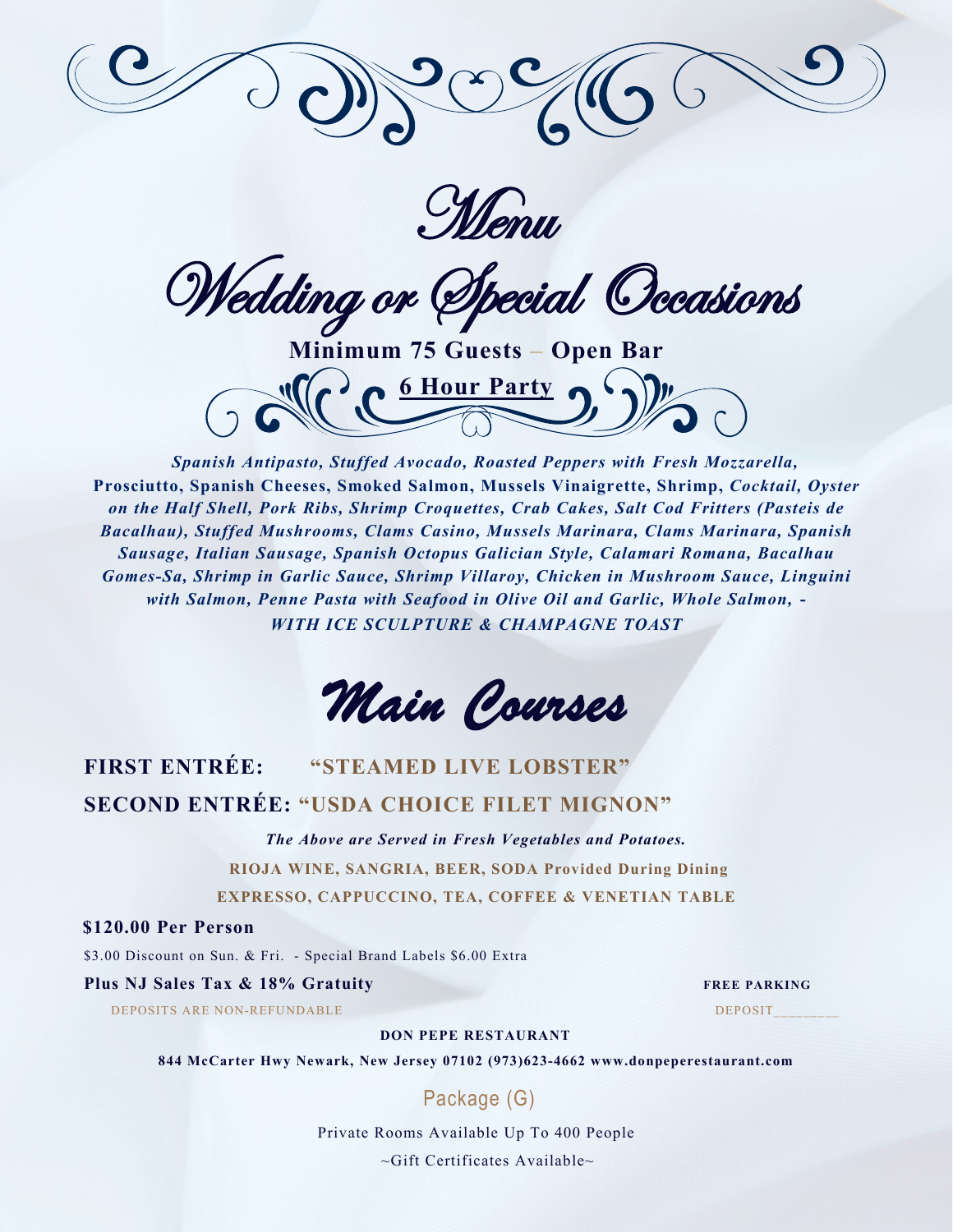

Menu

Wedding or Special Occasions

**Minimum 75 Guests – Open Bar 6 Hour Party** 

*Spanish Antipasto, Stuffed Avocado, Roasted Peppers with Fresh Mozzarella, Prosciutto, Spanish Cheeses, Smoked Salmon, Mussels Vinaigrette, Shrimp Cocktail, Oyster on the Half Shell, Grilled Scallops, Pork Ribs, Shrimp Croquettes, Salt Cod Fritters (Pasteis de Bacalhau), Crab Cakes, Stuffed Mushrooms, Clams Casino, Mussels Marinara, Clams Marinara, Spanish Sausage, Italian Sausage, Spanish Octopus Galician Style, Calamari Romana, Bacalhau Gomes-Sa, Shrimp in Garlic Sauce, Shrimp Villaroy, Chicken in Mushroom Sauce, Linguini with Salmon, Penne Pasta with Seafood in Olive Oil and Garlic, Whole Salmon, Whole Suckling Pig*, *Ice Sculpture & Champagne Toast*



# **"SURF & TURF"** *8oz LOBSTER TAIL AND* **"10oz USDA CHOICE FILET MIGNON"**

*The Above are Served in Fresh Vegetables and Potatoes.* **RIOJA WINE, SANGRIA, BEER, SODA Provided During Dining EXPRESSO, CAPPUCCINO, TEA, COFFEE & VENETIAN TABLE**

**\$120.00 Per Person** 

\$3.00 Discount on Sun. & Fri. - Special Brand Labels \$6.00 Extra

### **Plus NJ Sales Tax & 18% Gratuity FREE PARKING**

DEPOSITS ARE NON-REFUNDABLE DEPOSIT

### **DON PEPE RESTAURANT**

**844 McCarter Hwy Newark, New Jersey 07102 (973)623-4662 www.donpeperestaurant.com**

# Package (H)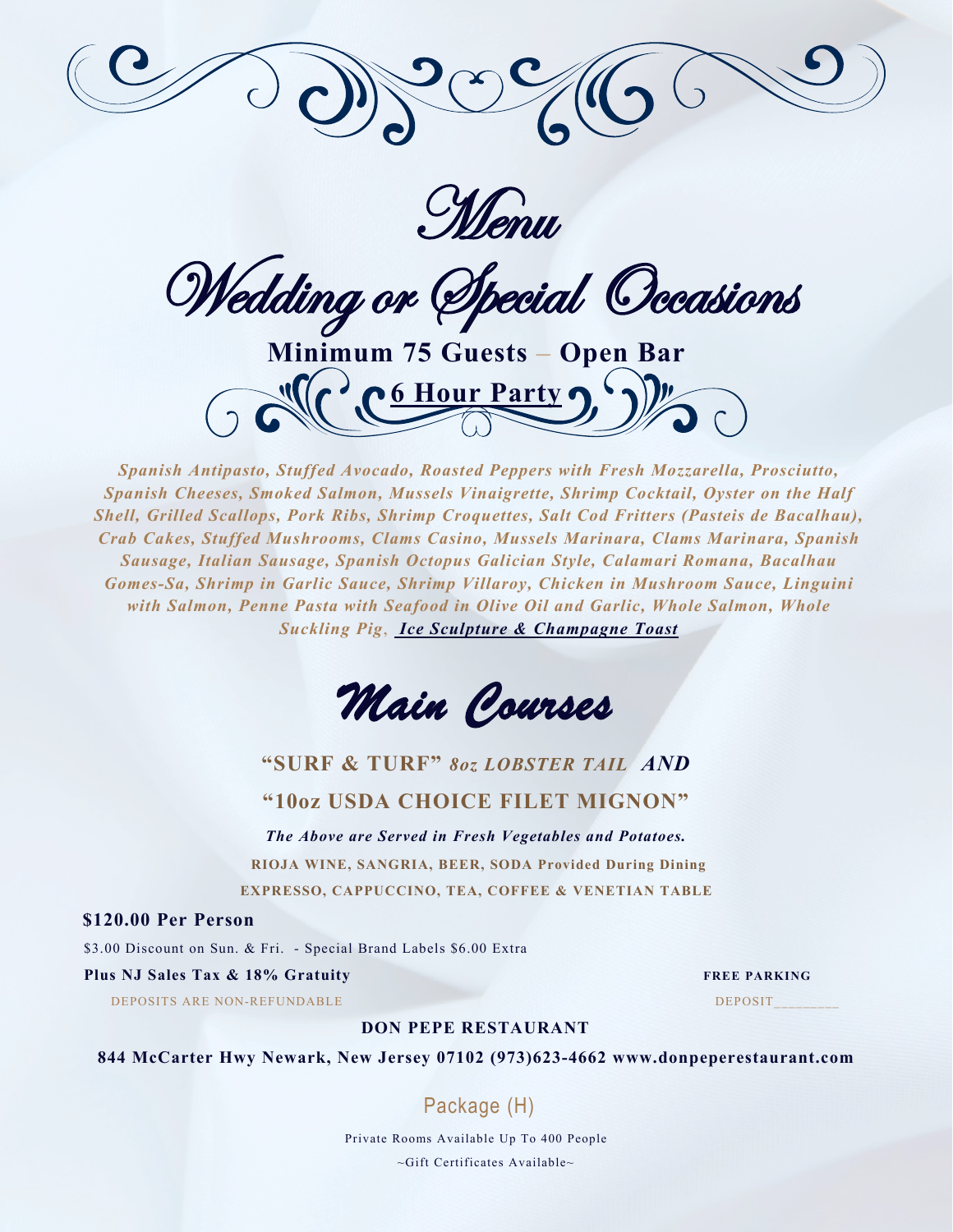

Menu

Wedding or Special Occasions

**Minimum 75 Guests – Open Bar 6 Hour Party** 

*Spanish Antipasto, Stuffed Avocado, Roasted Peppers with Fresh Mozzarella,*  **Prosciutto, Spanish Cheeses, Smoked Salmon, Mussels Vinaigrette, Shrimp** *Cocktail, Oyster on the Half Shell, Grilled Scallops, Pork Ribs, Shrimp Croquettes, Crab Cakes, Salt Cod Fritters (Pasteis de Bacalhau), Stuffed Mushrooms, Clams Casino, Mussels Marinara, Clams Marinara, Spanish Sausage, Italian Sausage, Spanish Octopus Galician Style, Calamari Romana, Bacalhau Gomes-Sa, Shrimp in Garlic Sauce, Shrimp Villaroy, Chicken in Mushroom Sauce, Linguini with Salmon, Penne Pasta with Seafood in Olive Oil and Garlic, Whole Salmon, Whole Suckling Pig - Ice Sculpture – Champagne Toast*

*Main Courses* 

# *FIRST ENTRÉE:* **"CHILEAN SEABASS"** *SECOND ENTRÉE:* **"USDA CHOICE FILET MIGNON"**

*The Above are Served in Fresh Vegetables and Potatoes.* **RIOJA WINE, SANGRIA, BEER, SODA Provided During Dining EXPRESSO, CAPPUCCINO, TEA, COFFEE & VENETIAN TABLE**

**Market Price** 

\$3.00 Discount on Sun. & Fri. - Special Brand Labels \$6.00 Extra

### **Plus NJ Sales Tax & 18% Gratuity FREE PARKING**

DEPOSITS ARE NON-REFUNDABLE DEPOSIT

**DON PEPE RESTAURANT**

**844 McCarter Hwy Newark, New Jersey 07102 (973)623-4662 www.donpeperestaurant.com**

# Package (i)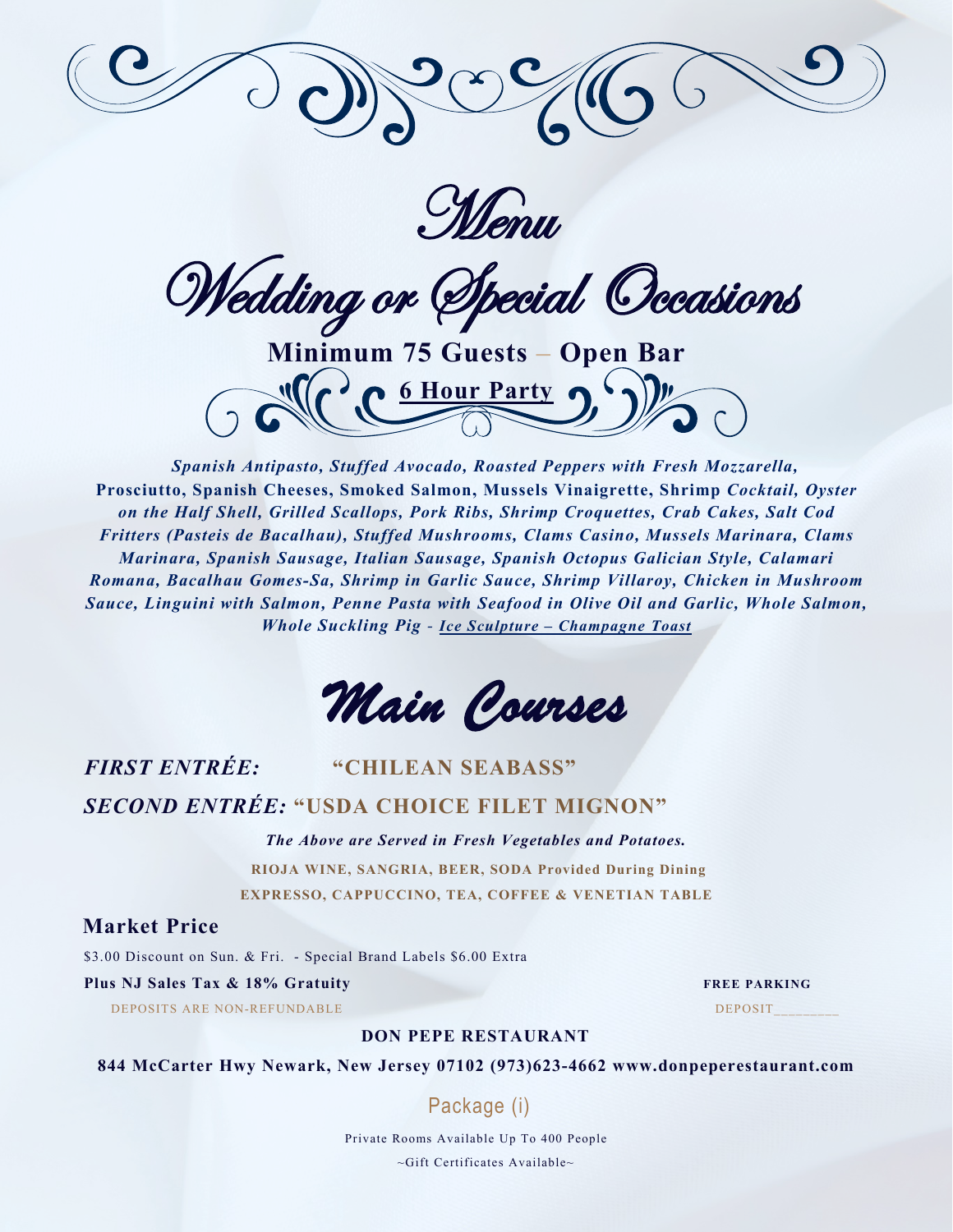

Menu

Wedding or Special Occasions

**Minimum 75 Guests – Open Bar**



*Spanish Antipasto, Stuffed Avocado, Shrimp Cocktail, Oyster on the Half Shell, Roasted Peppers with Fresh Mozzarella, Prosciutto, Spanish Cheeses, Smoked Salmon, Mussels Vinaigrette, Grilled Scallops, Pork Ribs, Shrimp Croquettes, Crab Cakes Salt Cod Fritters (Pasteis de Bacalhau), Stuffed Mushrooms, Clams Casino, Mussels Marinara, Clams Marinara, Spanish Sausage, Italian Sausage, Spanish Octopus Galician Style, Calamari Romana, Bacalhau Gomes-Sa, Shrimp in Garlic Sauce, Shrimp Villaroy, Chicken in Mushroom Sauce, Linguini with Salmon, Penne Pasta with Seafood in Olive Oil and Garlic, Whole Salmon, Whole Suckling Pig, House Salad, Ice Sculpture & Champagne Toast*

*Main Courses* 

### **A CHOICE OF THE FOLLOWING ENTREES**

**"CHILEAN SEABASS"** *OR*

**"USDA ROAST CHOICE RIB BEEF"**

*The Above are Served in Fresh Vegetables and Potatoes.*

**RIOJA WINE, SANGRIA, BEER, SODA Provided During Dining EXPRESSO, CAPPUCCINO, TEA, COFFEE & VENETIAN TABLE**

**\$110.00 Per Person** 

\$3.00 Discount on Sun. & Fri. - Special Brand Labels \$6.00 Extra

#### **Plus NJ Sales Tax & 18% Gratuity FREE PARKING**

DEPOSITS ARE NON-REFUNDABLE DEPOSITE AND DEPOSITE DEPOSITE DEPOSITE DEPOSITE DEPOSITE DEPOSITE DEPOSITE DEPOSIT

### **DON PEPE RESTAURANT**

**844 McCarter Hwy Newark, New Jersey 07102 (973)623-4662 www.donpeperestaurant.com**

Package (J)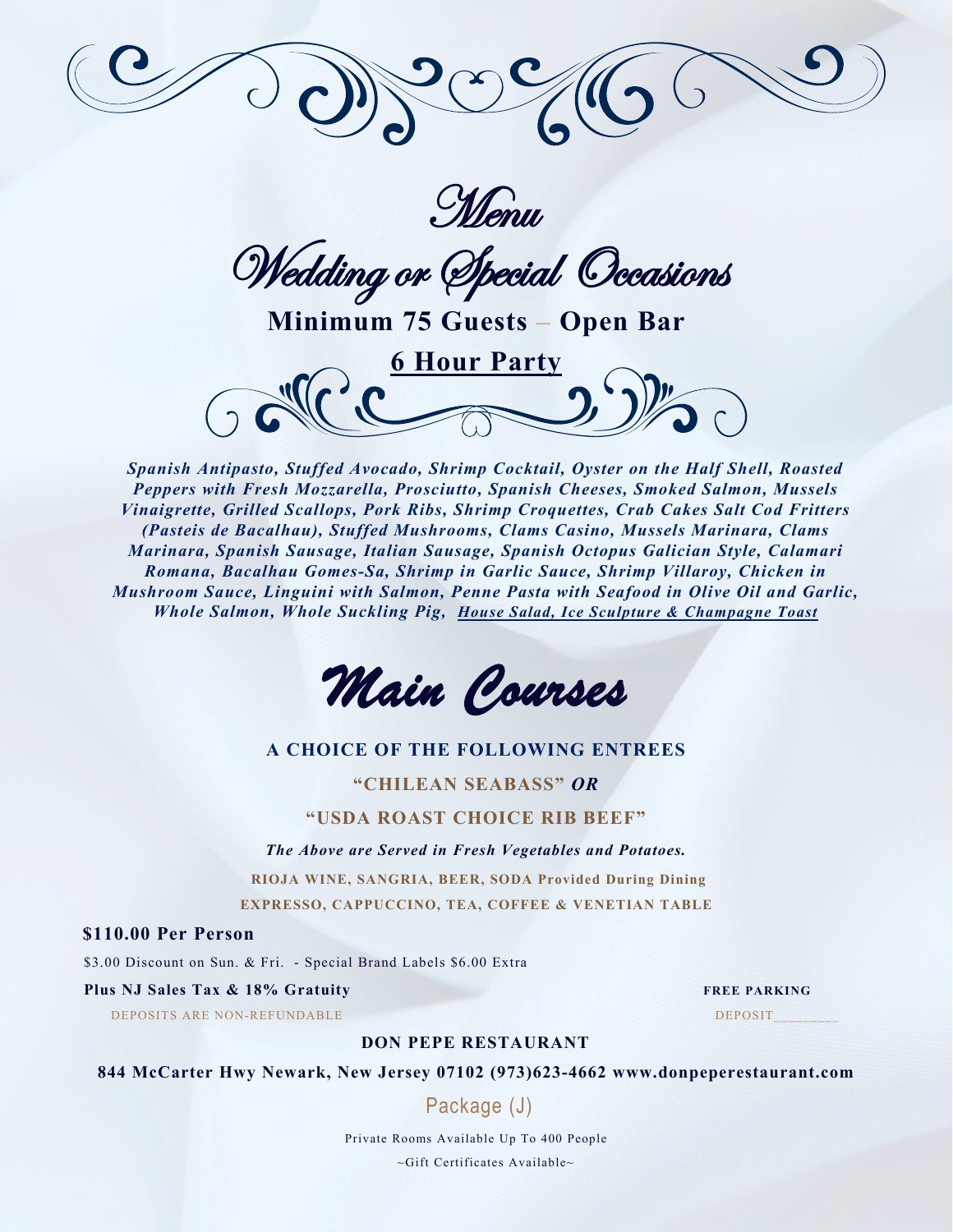

Menu

Wedding or Special Occasions

**Minimum 75 Guests – Open Bar 6 Hour Party** 

*Spanish Antipasto, Stuffed Avocado, Shrimp Cocktail, Oyster on the Half Shell, Roasted Peppers with Fresh Mozzarella, Prosciutto, Spanish Cheeses, Smoked Salmon, Mussels Vinaigrette, Pork Ribs, Shrimp Croquettes, Crab Cakes, Salt Cod Fritters (Pasteis de Bacalhau), Grilled Scallops, Stuffed Mushrooms, Clams Casino, Mussels Marinara, Clams Marinara, Spanish Sausage, Italian Sausage, Spanish Octopus Galician Style, Calamari Romana, Bacalhau Gomes-Sa, Shrimp in Garlic Sauce, Shrimp Villaroy, Chicken in Mushroom Sauce, Linguini with Salmon, Penne Pasta with Seafood in Olive Oil and Garlic, Whole Salmon, Whole Suckling Pig - House Salad, Ice Sculpture & Champagne Toast*

*Main Courses* 

### **A CHOICE OF THE FOLLOWING ENTREES**

**"CHILEAN SEABASS"**

*OR*

### **"USDA ROASTED PRIME RIB"**

*The Above are Served in Fresh Vegetables and Potatoes.* **RIOJA WINE, SANGRIA, BEER, SODA Provided During Dining EXPRESSO, CAPPUCCINO, TEA, COFFEE & VENETIAN TABLE**

### **Market Price**

\$3.00 Discount on Sun. & Fri. - Special Brand Labels \$6.00 Extra

### **Plus NJ Sales Tax & 18% Gratuity FREE PARKING**

DEPOSITS ARE NON-REFUNDABLE DEPOSIT

**DON PEPE RESTAURANT 844 McCarter Hwy Newark, New Jersey 07102 (973)623-4662 www.donpeperestaurant.com**

# Package (K)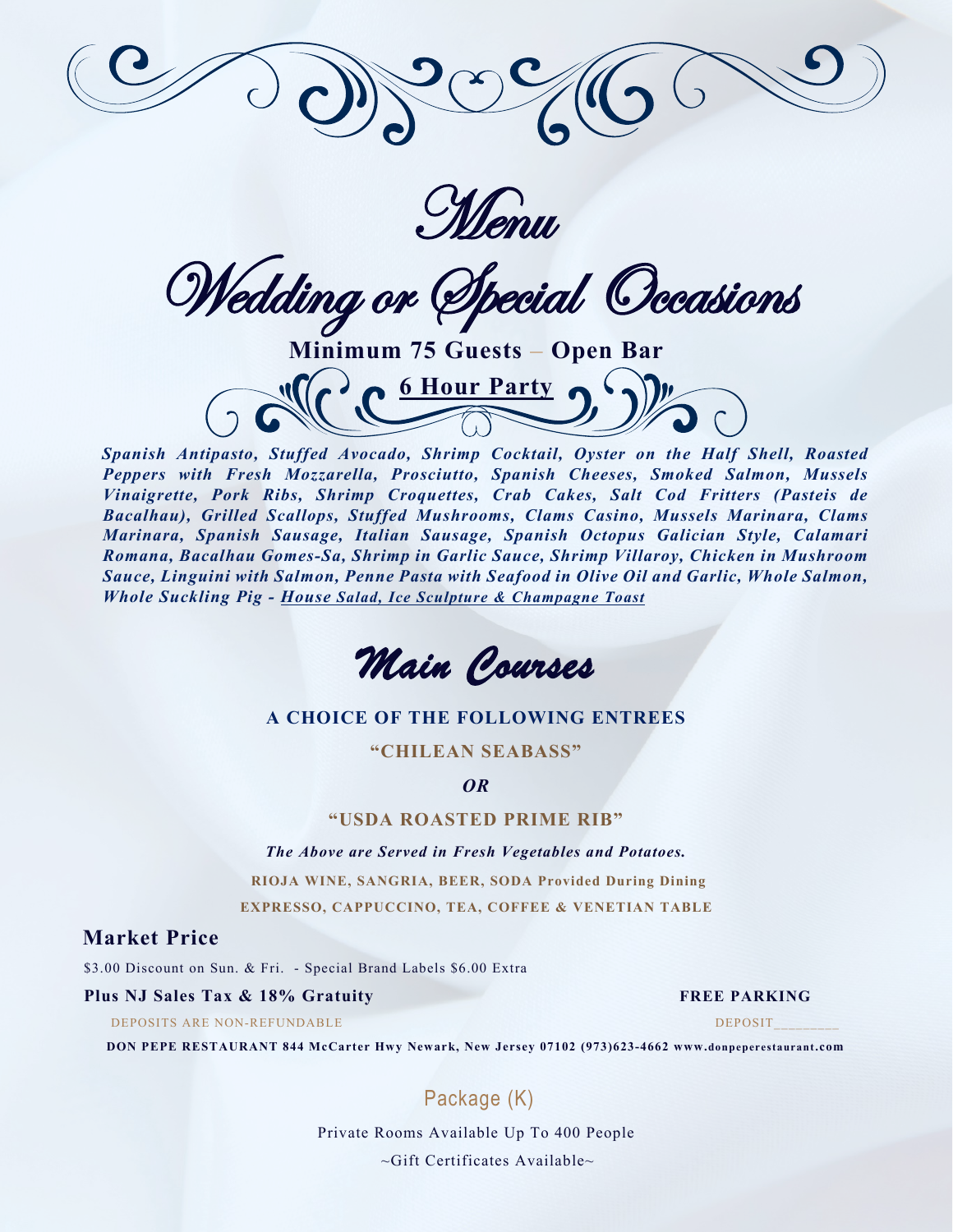

Menu

Wedding or Special Occasions

**Minimum 75 Guests – Open Bar 6 Hour Party** 

*Spanish Antipasto, Stuffed Avocado, Roasted Peppers with Fresh Mozzarella, Shrimp Cocktail, Oyster on the Half Shell, Prosciutto, Spanish Cheeses, Smoked Salmon, Mussels Vinaigrette, Pork Ribs, Shrimp Croquettes, Crab Cakes, Salt Cod Fritters (Pasteis de Bacalhau), Grilled Scallops, Stuffed Mushrooms, Clams Casino, Mussels Marinara, Clams Marinara, Spanish Sausage, Italian Sausage, Spanish Octopus Galician Style, Calamari Romana, Bacahau Gomes-Sa, Shrimp in Garlic Sauce, Shrimp Villaroy, Chicken in Mushroom Sauce, Linguini with Salmon, Penne Pasta with Seafood in Olive Oil and Garlic, Whole Salmon, Whole Suckling Pig - House Salad, Ice Sculpture & Champagne Toast*

*Main Courses* 

# **FIRST ENTRÉE: "CHILEAN SEABASS"**

# **SECOND ENTRÉE: "USDA ROASTED PRIME RIB OR BEEF"**

*The Above are Served in Fresh Vegetables and Potatoes.*

**RIOJA WINE, SANGRIA, BEER, SODA Provided During Dining EXPRESSO, CAPPUCCINO, TEA, COFFEE & VENETIAN TABLE**

### **Market Price**

\$3.00 Discount on Sun. & Fri. - Special Brand Labels \$6.00 Extra

### **Plus NJ Sales Tax & 18% Gratuity FREE PARKING**

DEPOSITS ARE NON-REFUNDABLE DEPOSIT

### **DON PEPE RESTAURANT**

**844 McCarter Hwy Newark,**

**New Jersey 07102 (973)623-4662 www.donpeperestaurant.com**

# Package (L)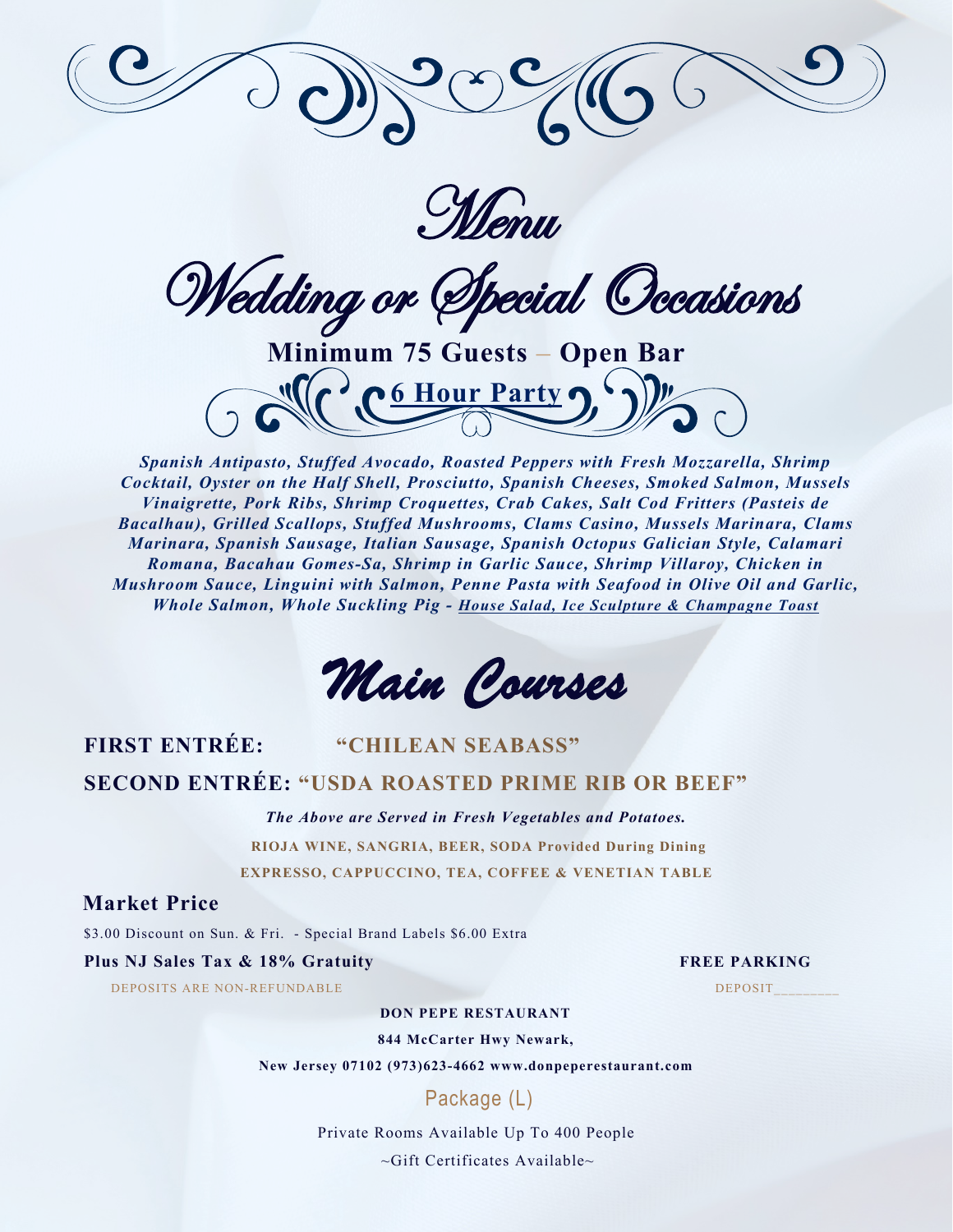

Menu

Wedding or Special Occasions

**Minimum 75 Guests – Open Bar 6 Hour Party** 

*Spanish Antipasto, Stuffed Avocado, Roasted Peppers with Fresh Mozzarella, Shrimp Cocktail, Oyster on the Half Shell, Prosciutto, Spanish Cheeses, Smoked Salmon, Mussels Vinaigrette, Pork Ribs, Shrimp Croquettes, Crab Cakes, Salt Cod Fritters (Pasteis de Bacalhau), Grilled Scallops, Stuffed Mushrooms, Clams Casino, Mussels Marinara, Clams Marinara, Spanish Sausage, Italian Sausage, Spanish Octopus Galician Style, Calamari Romana, Bacalhau Gomes-Sa, Shrimp in Garlic Sauce, Shrimp Villaroy, Chicken in Mushroom Sauce, Linguini with Salmon, Penne Pasta with Seafood in Olive Oil and Garlic, Whole Salmon, Whole Suckling Pig - House Salad, Ice Sculpture & Champagne Toast*

*Main Courses* 

# **FIRST ENTRÉE: "CHILEAN SEABASS"**

# **SECOND ENTRÉE: "USDA ROASTED PRIME RIB"**

*The Above are Served with Fresh Vegetables and Potatoes.*

**RIOJA WINE, SANGRIA, BEER, SODA Provided During Dining EXPRESSO, CAPPUCCINO, TEA, COFFEE & VENETIAN TABLE**

### **Market Price**

\$3.00 Discount on Sun. & Fri. - Special Brand Labels \$6.00 Extra

### **Plus NJ Sales Tax & 18% Gratuity FREE PARKING**

DEPOSITS ARE NON-REFUNDABLE DEPOSIT

### **DON PEPE RESTAURANT**

**844 McCarter Hwy Newark,**

**New Jersey 07102 (973)623-4662 www.donpeperestaurant.com**

### Package (M)